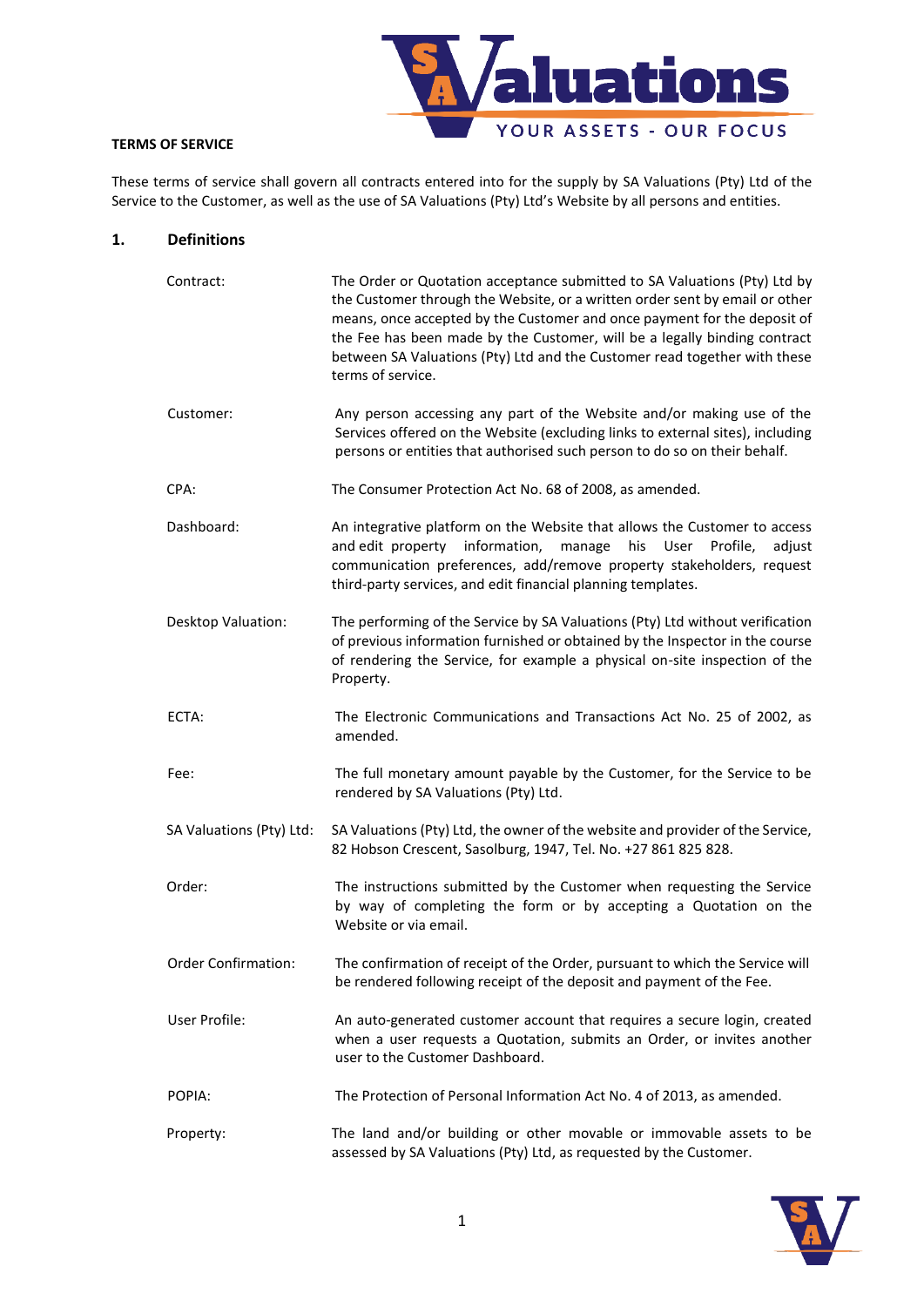- Quotation: The communication generated from the information provided on the Request for Quotation which reflects the Fee for the Service.
- Service: The provision of property valuations, building valuations, movable asset valuations, long-term maintenance plans and cash flow projections, risk inspections and related services, to the Customer, including a physical onsite inspection of the Property by an Inspector, candidate valuer, professional associated valuer, professional valuer or quantity, as described on the Website.
- Inspector: The candidate valuer and/or professional associated valuer and/or professional valuer and/or home inspector allocated by SA Valuations (Pty) Ltd to inspect the Property for the purpose of conducting the Service.
- Value-added options: The value-added products and request for Quotation links considered by SA Valuations (Pty) Ltd as potentially being of interest to the Customer and displayed by SA Valuations (Pty) Ltd on the Website or the Dashboard.
- Website: The website and Dashboard, including the content therein, used to advertise the Service, proprietary to SA Valuations (Pty) Ltd by means of [\(www.savaluations.co.za\)](http://www.savaluations.co.za/).

## **2. Service Offered on the Website ([www.savaluations.co.za\)](http://www.savaluations.co.za/)**

- 2.1. Upon submission of the Order and deposit and/or full payment of the Fee for the Service following receipt of the Quotation, a contract between SA Valuations (Pty) Ltd and the Customer is concluded, whereupon SA Valuations (Pty) Ltd shall endeavour to perform the Service, according to the information furnished to SA Valuations (Pty) Ltd by the Customer.
- 2.2. The Order form is available on the Website or via email.
- 2.3. The Service is available throughout all nine provinces of the Republic of South Africa and will be charged at the rate as per the Quotation and/or Invoice.
- 2.4. SA Valuations (Pty) Ltd will endeavour to execute the Service within the time frame indicated on the Quotation, depending on the size of the project and provided that all relevant information has been received from the Customer and that the Property is readily accessible by SA Valuations (Pty) Ltd or its inspectors. This timeframe can, however, not be guaranteed.
- 2.5. Property valuations shall be executed by a Valuer registered with the South African Council for the Property Valuers Profession.
- 2.6. The Inspector will agree on a date with the Customer and, to the extent that the CPA is applicable to the Contract, the Inspector shall be entitled to re-schedule such date, if necessary, by agreement with the Customer. In any other instance, the Customer acknowledges that the Inspectors is entitled to reschedule the appointment for the inspection at any stage.
- 2.7. No order will be finalised without the full payment having been received as per the Quotation and/or Invoice and SA Valuations (Pty) Ltd may in its sole discretion refuse to accept an Order submitted online or otherwise from the Customer, and will endeavour to notify the Customer accordingly via the email address provided by the Customer on the Order form.
- 2.8. With a valuation, SA Valuations (Pty) Ltd does not inspect woodwork or other parts of the Property's structure which are covered, unexposed or inaccessible and SA Valuations (Pty) Ltd is therefore unable to report that such parts of the Property are free of rot, infestation or other defects to the extent such advice forms part of the scope of the Services.

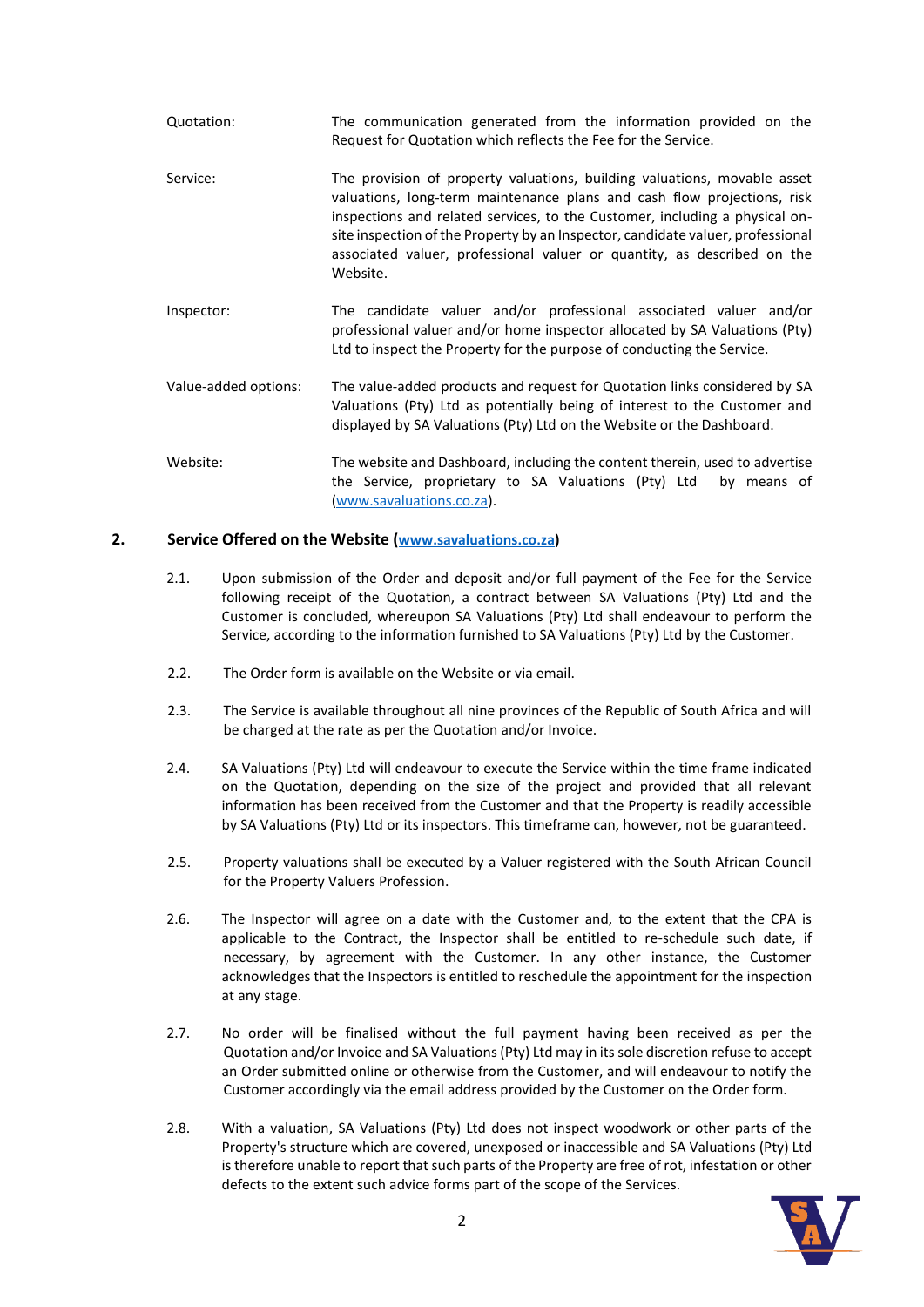# **3. Warranties and Liability**

- 3.1. The Customer warrants that he has not entered into the Contract arising from any form of direct marketing as defined in the CPA.
- 3.2. All inspectors who are Valuers and who carry out property valuations for SA Valuations (Pty) Ltd as part of the Service carry Professional Indemnity Insurance in respect of such services.
- 3.3. SA Valuations (Pty) Ltd does not guarantee that a sale price for the Property equal to the amount contained in the valuation will be achieved.
- 3.4. The entire liability of SA Valuations (Pty) Ltd under or in connection with these terms and conditions shall not exceed a multiple of R 2 000 (Two Thousand Rand) of the standard Fee excluding travelling and VAT or R 10 000 000 (Ten Million Rand), whichever is lower. SA Valuations (Pty) Ltd shall not be liable for any loss or damage resulting from any occurrence unless a claim is made within a period of one year from the date stated on the report. Where SA Valuations (Pty) Ltd was required to match or beat the Fee quoted by a competitor to secure the business, the Customer accepts that the liability of SA Valuations (Pty) Ltd shall not exceed the Fee excluding travelling costs.
- 3.5. SA Valuations (Pty) Ltd accepts no liability for any actions taken by the Customer as a result of visiting the Website or viewing the contents therein, or for placing reliance on a Service provided by SA Valuations (Pty) Ltd to any other person or to the Customer, other than as provided herein.
- 3.6. Whilst all reasonable care has been taken in the preparation of the content of the Website, the Website and all content on the Website is provided on an "as is" basis and "as available" basis. It is a term and condition of the use of the Website that the Customer expressly agrees that the use of the Website is entirely at his own risk and that he remains solely responsible for the legality and soundness of any decision he makes or action he takes as a result of his use of the Website, and that the Customer warrants that the information provided by him is accurate and complete in all respects. The information contained in the Website is not intended and should not be construed as legal advice. The Customer is required to verify the accuracy, completeness and currency of all information contained on this Website.
- 3.7. The Customer indemnifies and agrees to hold harmless SA Valuations (Pty) Ltd, its owners, directors, trustees, employees, officials, suppliers, inspectors and / or representatives against any claims for any loss or damage, whether direct, indirect or consequential, or any expense of any nature whatsoever, which may be suffered by the Customer and/or any third party, directly or indirectly arising from the Customer's use and reliance; his inability to use; or the functionality of the Website and / or its content, or that of the value-added click options or of any external linked website, whether the content is accurate or not.
- 3.8. SA Valuations (Pty) Ltd shall not be held responsible or liable for maintaining the confidentiality of any information or data which has been transmitted to the Customer and is no longer under its sole control. This does not exclude any obligations on SA Valuations (Pty) Ltd in terms of the POPIA.

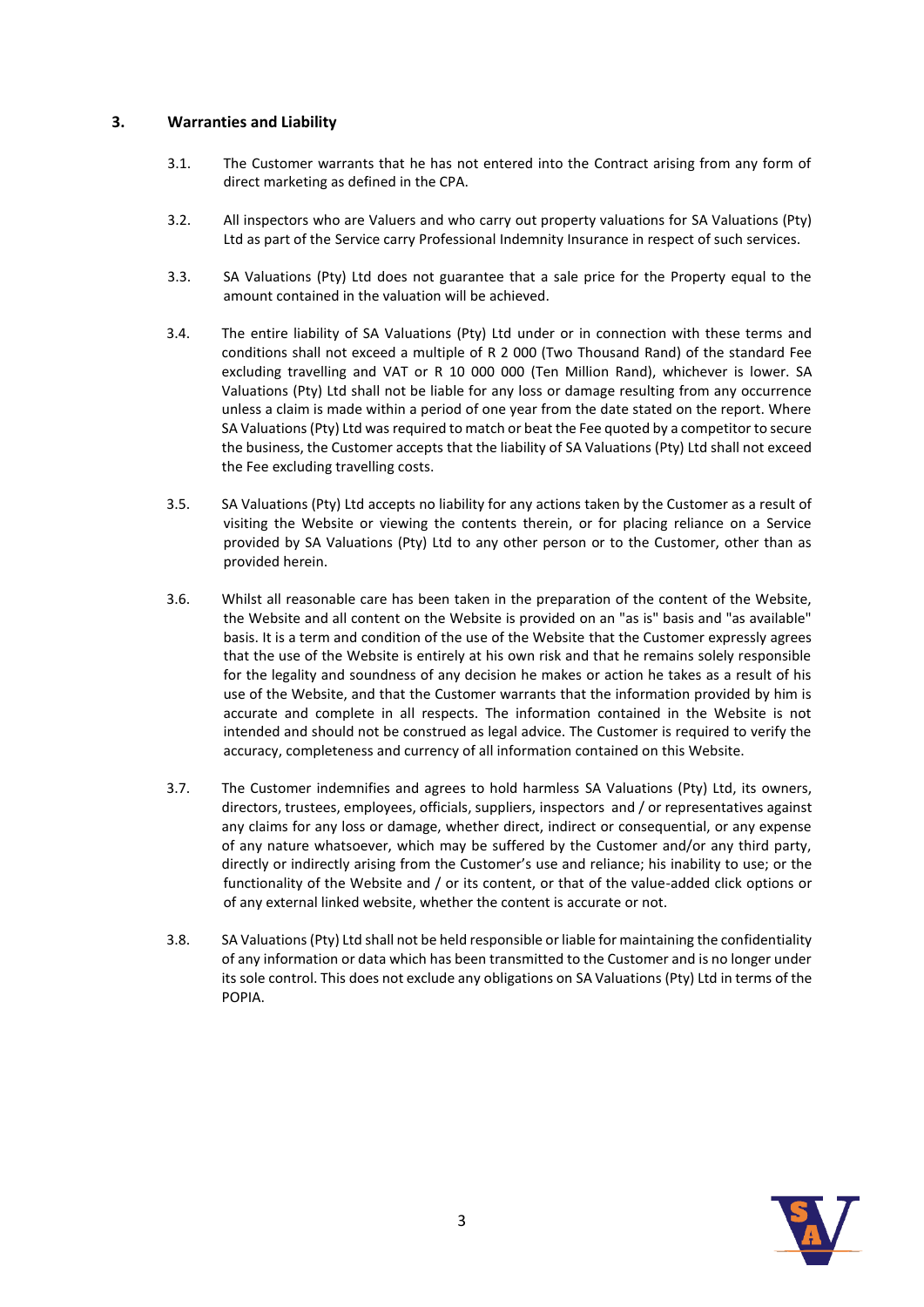# **4. Customer's Obligations**

- 4.1. The Customer shall pay the Fee into such account and indicate the payment reference as he may be advised in writing on the Order Confirmation and/or Invoice. SA Valuations (Pty) Ltd is not required to inform the Customer of any change in banking details should the Customer utilise the Service at a later date and the Customer agrees that SA Valuations (Pty) Ltd will not be liable for any damages the Customer may suffer should the Customer fail to pay the Fee into the bank account stipulated on the relevant Order Confirmation applicable to the transaction at the relevant time or subsequent correspondence, as the case may be.
- 4.2. In the event of a sale of the Property having been valued by SA Valuations (Pty) Ltd, the Customer understands that SA Valuations (Pty) Ltd cannot be held liable for the actual price attained during the sale of the Property. The Customer is free to market the Property for a lesser or greater amount than the valuation as he deems fit and understands that factors such as for example the resources and marketing strategies utilised, the personal efforts of the seller and estate agents employed and many other subjective and objective factors play a role in arriving at a selling price, which cannot be measured and/or foreseen by the Valuer.
- 4.3. The Customer is free to insure the Property for a lesser or greater amount than recommended by the valuation as he deems fit and understands that the recommended sum insured reflects an estimated figure based on the Inspector's observations or information received and obtained in respect of the Property.
- 4.4. In the event of the Customer suffering damages or losses as a direct result of any act or omission by SA Valuations (Pty) Ltd or attributable to SA Valuations (Pty) Ltd, which is grossly negligent and where despite clause 3.4 above liability is conceded by SA Valuations (Pty) Ltd through its insurers, the amount of SA Valuations (Pty) Ltd's maximum liability will be limited to a [multiple of R 2 000 (Two Thousand Rand ) of the standard Fee excluding travelling costs and VAT or R10 000 000 (Ten Million Rand)], whichever is lower. SA Valuations (Pty) Ltd shall not be liable for any loss or damage resulting from any occurrence unless a claim is made within a period of one year from the date stated on the report. Where SA Valuations (Pty) Ltd was required to match or beat the Fee quoted by a competitor to secure the business, the Customer will not hold SA Valuations (Pty) Ltd liable for any amount exceeding the Fee excluding travelling costs. Under no circumstances will SA Valuations (Pty) Ltd be liable for any damages arising from a Desktop Service.
- 4.5. In case the Customer instructs SA Valuations (Pty) Ltd to perform a partial, incomplete or otherwise non-standard valuation, SA Valuations (Pty) Ltd reserves the right to deny such service to the Customer. Notwithstanding a waiver by SA Valuations (Pty) Ltd, the Customer indemnifies and agrees to hold SA Valuations (Pty) Ltd harmless against any claims arising out of a partial, incomplete or otherwise non-standard valuation as instructed by the Customer.
- 4.6. The Customer indemnifies and agrees to hold SA Valuations (Pty) Ltd harmless against any claims arising out of a Desktop Valuation where such claims are based on information or the absence of information, which information would have been ordinarily furnished to SA Valuations (Pty) Ltd or could have been obtained by the Inspector had SA Valuations (Pty) Ltd rendered the Service on its general terms and irrespective of whether the claims are those of the Customer or any third party having a claim against the Customer.
- 4.7. The Customer shall not manipulate or attempt to manipulate the Service. In the event of manipulation or attempted manipulation by the Customer, his representative or any other person, SA Valuations (Pty) Ltd cannot be held liable for the Service and shall be entitled, should the Service not yet have been rendered in full, to immediately cancel the Contract and retain the Fee as its pre-estimated liquidated damages and cancellation penalty, without prejudice to any other rights it may have against the Customer.

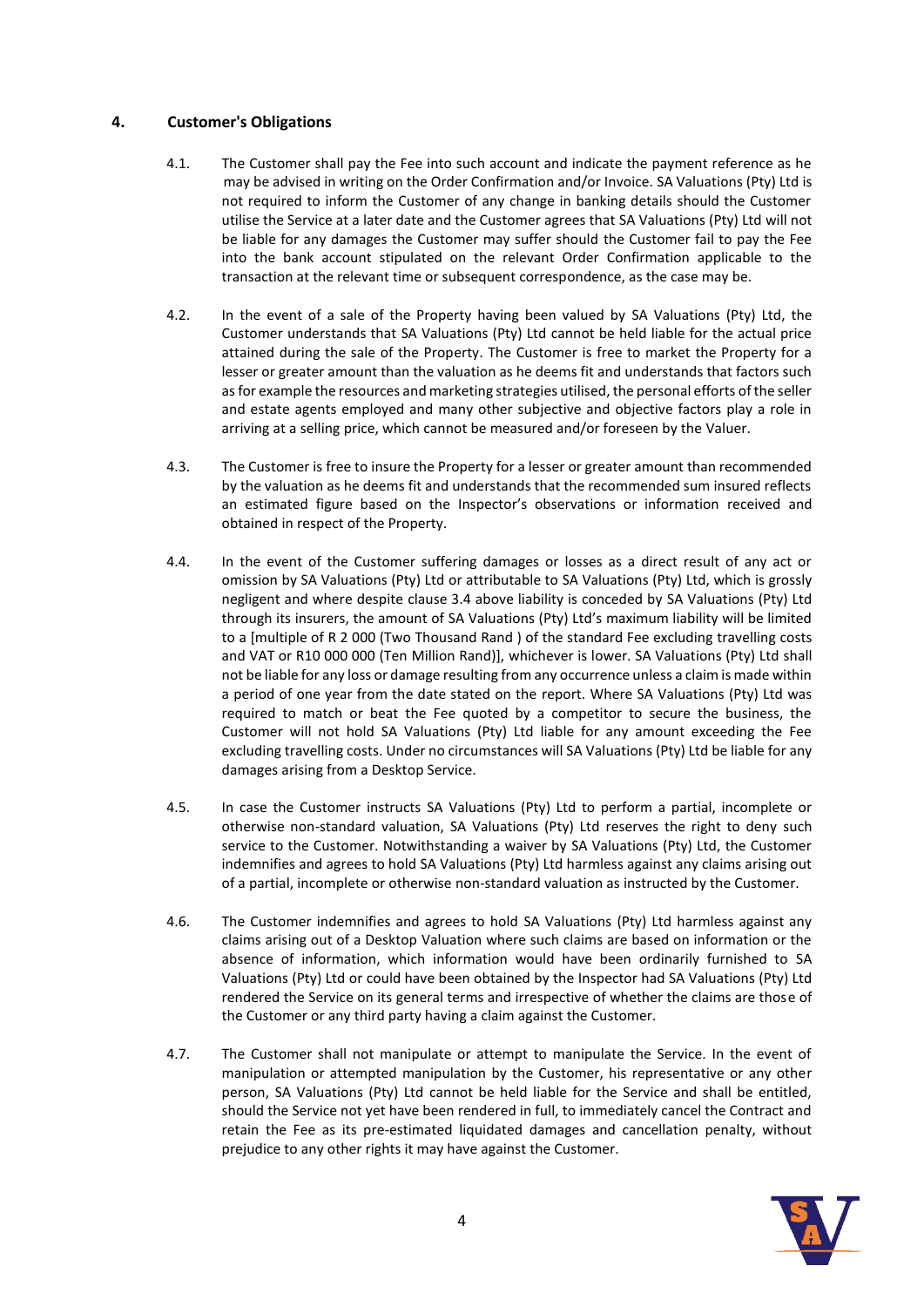- 4.8. The Customer shall warrant full accessibility to the Property. In the event that the Inspector is denied access to the Property, is threatened in any way when attempting to access the Property, or if the Customer fails to attend the scheduled appointment agreed upon with the Inspector, SA Valuations (Pty) Ltd will be entitled to cancel the Contract and retain the Fee in full or in part as SA Valuations (Pty) Ltd considers appropriate depending on the circumstances and with reference to SA Valuations (Pty) Ltd's wasted costs incurred.
- 4.9. The Customer agrees that the Inspector is required to make photographic records of his onsite observations which may include depictions of private property and installations. While the Inspector will not enter privately-owned areas without the owner's prior consent and endeavours to take photographs that will not in any way identify, expose or embarrass any person, the Customer accepts that this may not always be possible from an objective point of view. The customer furthermore agrees that SA Valuations (Pty) Ltd shall not be held liable for the distribution of SA Valuations (Pty) Ltd's reports or parts thereof, including photographic images, beyond its control.
- 4.10. In case the requested Service entails a long-term maintenance plan, the Customer acknowledges that the intention of this Service is to provide an estimation of maintenance, repair and replacement costs for major capital assets, based on a light inspection of the common property by the Inspector and based on recommended maintenance cycles. SA Valuations (Pty) Ltd does not make any assumptions with regard to the Customer's financial capability or cash reserves. It is therefore the Customer's responsibility to make the necessary adjustments to the long-term maintenance plan on the Dashboard that will suit the Customer's financial capability, quality requirements and preferred schedule in accordance with cost proposals obtained by the Property owner from specialist contractors. The Customer furthermore acknowledges that a long-term maintenance plan cannot be accurate or viable from the start and that continuous adjustments are required by the Customer to achieve approximative and practical viability in the long term. The Customer acknowledges that SA Valuations (Pty) Ltd makes no representation with regard to the practical viability of the estimated costs and maintenance cycles mentioned in its report.
- 4.11. The Customer warrants that all information supplied by him to SA Valuations (Pty) Ltd is accurate. SA Valuations (Pty) Ltd accepts no responsibility for any inaccuracies in the information supplied by the Customer nor for any matters not disclosed by the Customer to SA Valuations (Pty) Ltd to the extent that these impact on the Service.
- 4.12. The Customer acknowledges that upon submission of the Order, his details may be supplied to service partners of SA Valuations (Pty) Ltd for the purpose of providing the Service.
- 4.13. The Customer warrants that he has full legal capacity to enter into the contract with SA Valuations (Pty) Ltd and warrants that he is authorised to procure the Service for the Property and undertakes to facilitate access to the Property.
- 4.14. The Customer warrants that his personal details as submitted to SA Valuations (Pty) Ltd in the Order are complete, true and accurate, and the Customer hereby authorises SA Valuations (Pty) Ltd to contact the Customer at the email address or telephone number provided in the Order.
- 4.15. The Customer acknowledges that if any false information or deliberately misleading inaccuracies come to light in connection with the Contract, SA Valuations (Pty) Ltd reserves the right to immediately cancel the Contract and retain the Fee as SA Valuations (Pty) Ltd may consider appropriate depending on the circumstances and with reference to SA Valuations (Pty) Ltd's wasted costs incurred.

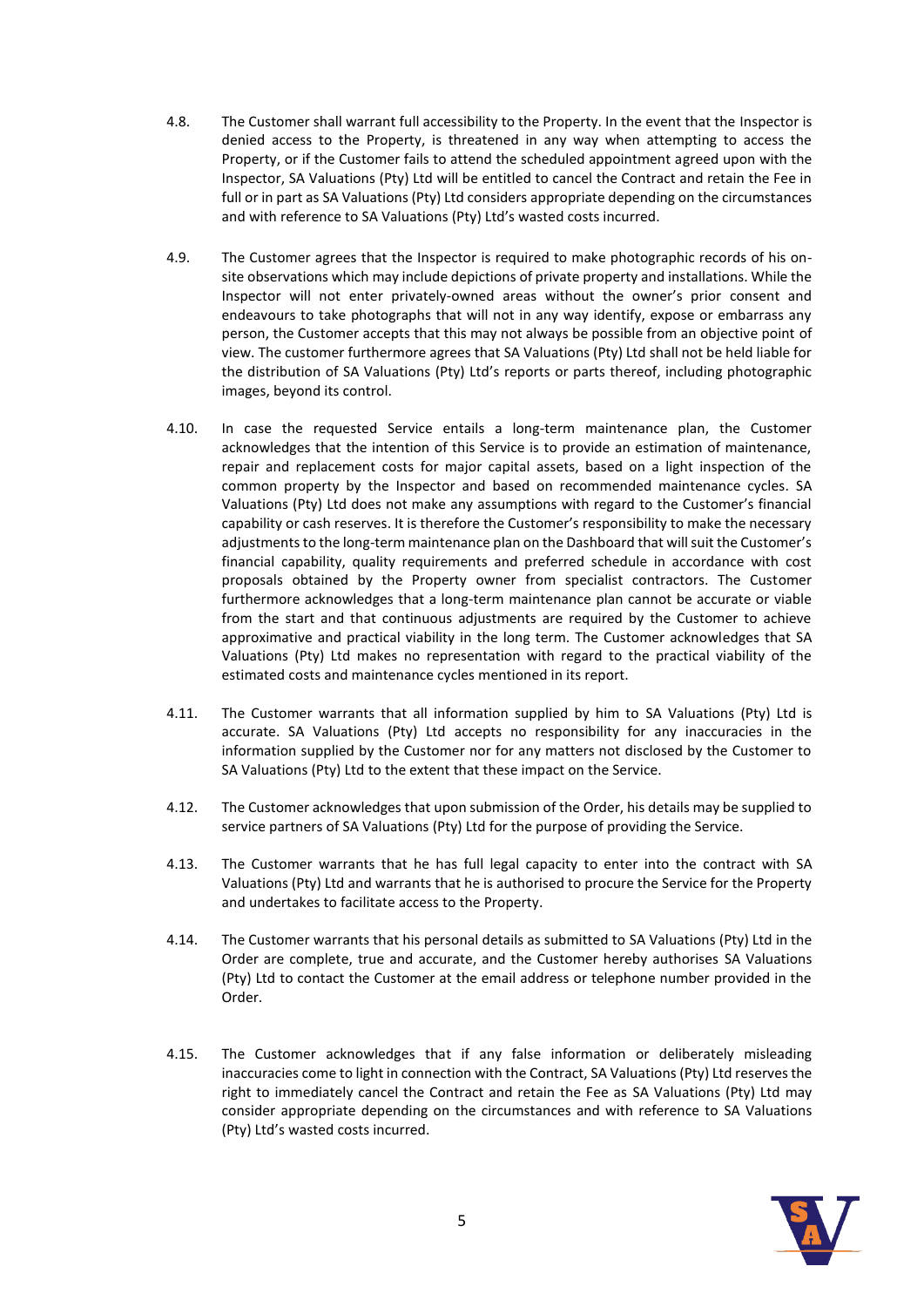- 4.16. The Customer shall notify SA Valuations (Pty) Ltd of any changes to the information supplied by the Customer to SA Valuations (Pty) Ltd, whether contained in the Order or in any other communication, whether written or oral, immediately once such changes have taken effect.
- 4.17. The Customer agrees not to transmit through the Website any material that is unlawful or harmful, defamatory, abusive, threatening, vulgar or obscene. The Customer remains liable to any third party for his comments and indemnifies SA Valuations (Pty) Ltd against any claims form any third party regarding the content of the Customer's comments.
- 4.18. The Customer shall satisfy himself that he fully understands these terms of service, both legally and grammatically.
- 4.19. In the event of the Customer wishing to raise an objection or any other complaint pertaining to the Service, such contestation must be put forward in writing within 4 weeks of the Service having been rendered to allow for SA Valuations (Pty) Ltd to respond thereto. SA Valuations (Pty) Ltd shall endeavour to respond thereto within 5 working days. Where the Customer raises a valid objection, SA Valuations (Pty) Ltd reserves the right to correct the Service. In cases where the Property has to be re-visited by an Inspector or the Customer undertakes to facilitate the necessary access to the Inspector.
- 4.20. In the event of a User Profile being created for the Customer by himself or by SA Valuations (Pty) Ltd, the Customer will be allocated a username which will be the email he provided on the Website and a password which the Customer can change. It is entirely the Customer's responsibility to maintain the confidentiality of his password and user account. The Customer is entirely responsible for any and all activities that occur under his User Profile. The Customer will notify SA Valuations (Pty) Ltd immediately at [info@savaluations.co.za](mailto:info@savaluations.co.za) if he suspects any unauthorised use of his account, access to his password or unauthorised disclosure of his password. SA Valuations (Pty) Ltd is not liable for any loss that the Customer may incur as a result of someone else using his password or user account, either with or without his knowledge. The Customer will not use the account, username, or password of another registered user at any time or disclose his password to any third party and the Customer is not permitted to share these credentials with other individuals, regardless of affiliation or authorisation. The Customer is solely responsible for any and all use of his user account. The use of the Customer's user account by any individual under age eighteen (18) is strictly prohibited. If the computer system or mobile device on which the Customer accessed the Service is sold or transferred to another party, the Customer warrants and represents that he will delete all cookies and software files obtained by or through use of the Service.
- 4.21. The Customer warrants that he has advised any persons or entities by whom he is authorised to procure the Service of the circumstances which may affect them, as described in these terms of service.

# **5. Privacy Policy**

5.1. SA Valuations (Pty) Ltd shall process any personal data supplied by the Customer in strict accordance with its privacy policy. In keeping with section 14 of the Constitution of the Republic of South Africa of 1996 and the POPIA, SA Valuations (Pty) Ltd respects the Customer's rights to informational privacy and data protection. The Customer may use the Website without providing SA Valuations (Pty) Ltd with any personal information. However, in order to make use of the Service available on the Website, the Customer may have to supply SA Valuations (Pty) Ltd with the relevant personal information in order to provide the Service to him. Unless otherwise required in terms of any law, SA Valuations (Pty) Ltd will use such information only for its own internal purposes, including maintaining and updating mailing lists and databases as well as research and development.

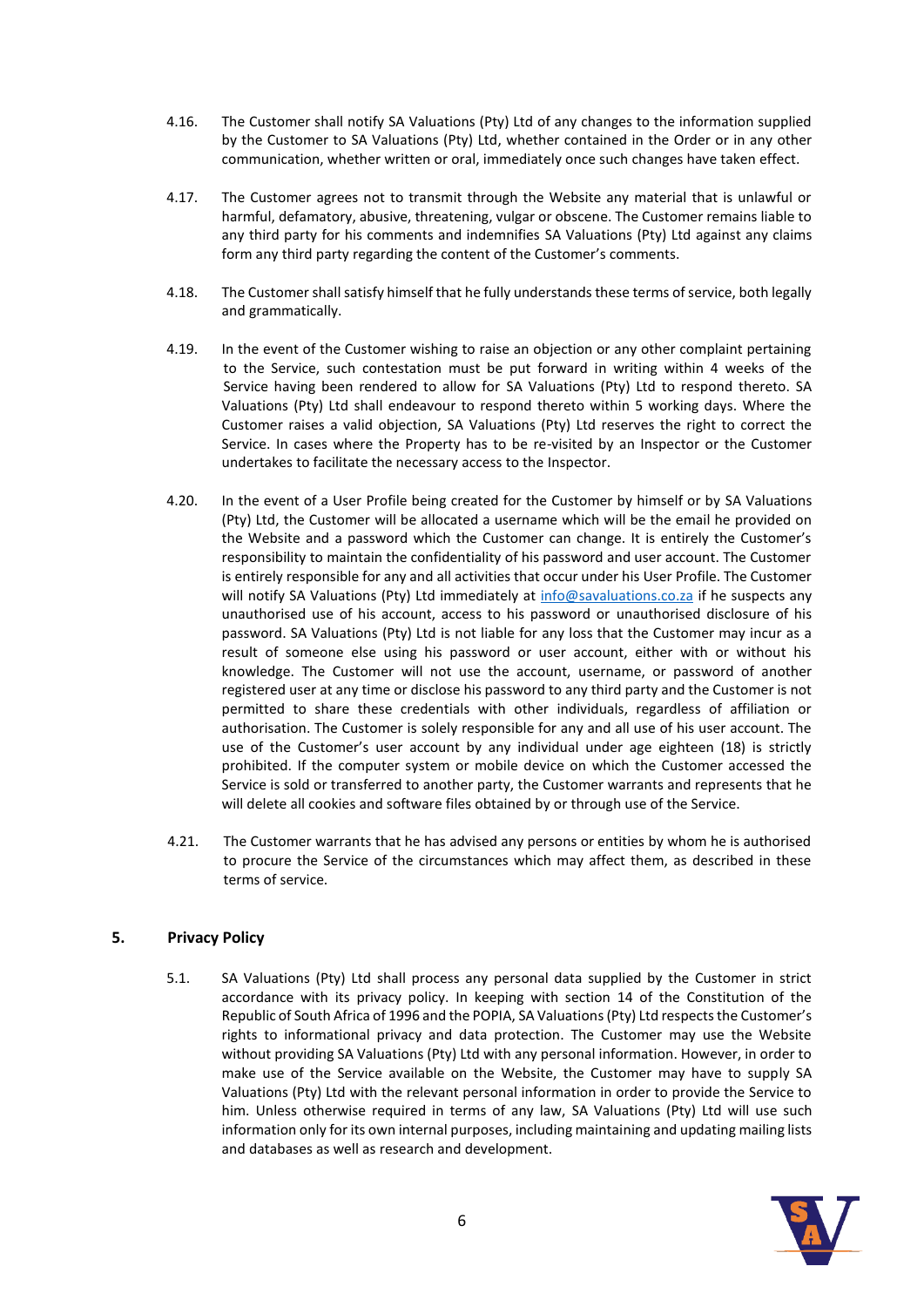- 5.2. By submitting the Order and ticking the box contained on the Order form, e.g. in respect of the value-added click options, confirming acceptance of these terms of service, the Customer shall be deemed to have consented to SA Valuations (Pty) Ltd processing any personal data supplied by the Customer. Please note that an Order cannot be processed unless the Customer by ticking the box contained on the Order form, or leaving same ticked, gives such consent.
- 5.3. Upon cancellation of the Customer's Order for whatever reason or the rendering of the Service, SA Valuations (Pty) Ltd shall maintain the Customer's data for a reasonable period for administrative purposes and the purposes set out in these terms of service, as well as for any other purposes as required by law.
- 5.4. Where personal information (such as the Customer's name, address, telephone number, email address and credit card information) is submitted to the Website by the Customer, for example through sending an email or filling in required fields, the following principles are observed in the handling of that information:
	- 5.4.1. SA Valuations (Pty) Ltd collects, processes and stores only such personal information regarding the Customer as is necessary to provide the Service. The specific purpose for which information is collected is apparent from the context in which it is requested.
	- 5.4.2. SA Valuations (Pty) Ltd will not use the personal information submitted for any other purpose other than the efficient provision of the Service, as well as for the Website and marketing purposes without obtaining the prior written approval of the Customer or unless required to do so by law. The Customer consents to SA Valuations (Pty) Ltd using its personal information to provide it with marketing material relating to SA Valuations (Pty) Ltd's business activities. The Customer may opt out of receiving such marketing information by sending an email to SA Valuations (Pty) Ltd at info@savaluations.co.za, requesting such.
	- 5.4.3. SA Valuations (Pty) Ltd will keep records of all personal information collected and the specific purpose for which it was collected for a period of at least one year from the date on which it was last used, unless otherwise required by law. SA Valuations (Pty) Ltd will not disclose any personal information regarding the Customer to any third party unless the prior written agreement of the Customer is obtained (including by means of ticking off of any applicable tick box by the Customer) or SA Valuations (Pty) Ltd is required or permitted to do so in terms of the Promotion of Access to Information Act or any other law.
	- 5.4.4. If information is released with the Customer's consent, e.g. as part of the value-added click options, SA Valuations (Pty) Ltd will retain a record of the information released, the third party to which it was released, the reason for the release and the date of release, for a period of at least one year. No information will be sent to any third party as part of the value-added click options if the Customer has not expressly selected such option.
	- 5.4.5. SA Valuations (Pty) Ltd will destroy or delete any personal information under its control which has become obsolete or that has been requested to be deleted by a Customer. The Customer accepts that, due to the nature of the Dashboard and the use of timeline logs for property profiles, previously-logged information by the Customer, including the identification thereof, will remain visible to others with a shared interest in the Property.
	- 5.4.6. Information collected about the Customer through his use of the Website is the property of SA Valuations (Pty) Ltd.

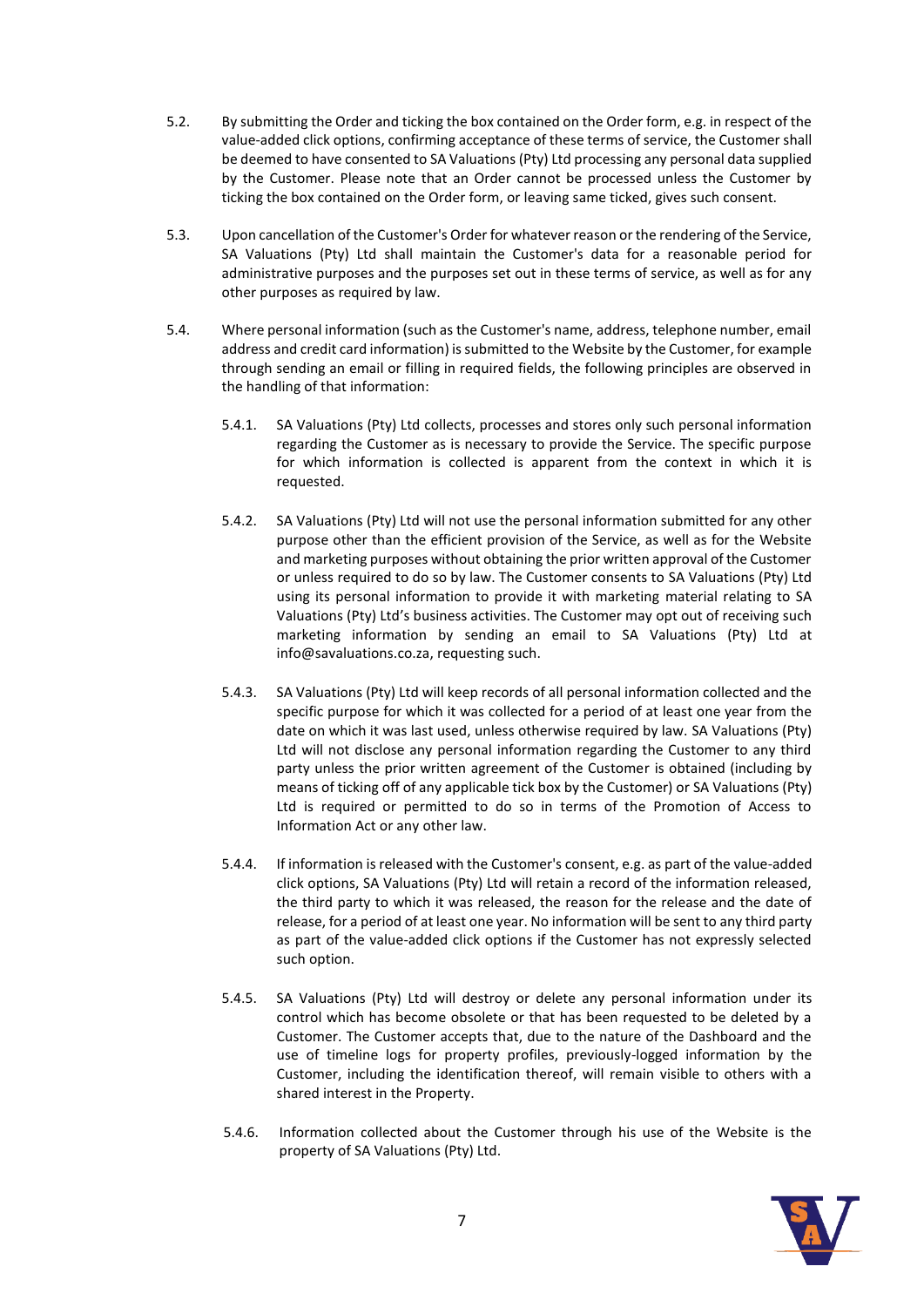- 5.4.7. SA Valuations (Pty) Ltd will retain all ownership of and copyright in any database of the Customer's personal information.
- 5.4.8. No credit card information is retained or stored by SA Valuations (Pty) Ltd.
- 5.5. Note that, as permitted by the ECTA, the Website may use personal information collected to compile profiles for statistical purposes and trade in these profiles. No information contained in the profiles or statistics will be able to be linked to any specific Customer. Any complaints pertaining to the Privacy Policy may be addressed to [info@savaluations.co.za](mailto:info@savaluations.co.za)

## **6. Service Fee**

- 6.1. Deposit and/or Full Payment of the Fee can only be effected by way of a bank transfer (electronic or manual) or a cash deposit or through a particular online payment gateway specified on the Order Confirmation.
- 6.2. SA Valuations (Pty) Ltd is entitled to adjust the Fee in case the Customer's information on the Order pertaining to the value or extent of the Property should deviate considerably from the actual assessments done by the Inspector following the inspection of the Property. This pertains especially to information given about the number of registered sections or units or stands, the "Estimated Market Value", "Estimated Price Range" or "Current Sum insured", being a major indicator for the Fee applicable and SA Valuations (Pty) Ltd considers a tolerance of +/-10%, above which the Fee may be adjusted upwards. Such adjustment will then be payable by the Customer prior to completion of the Service.
- 6.3. Cancellation Fee: SA Valuations (Pty) Ltd reserves the right to deduct up to 15% of the Fee as a reasonable charge for cancellation of the Contract, including for purposes of offsetting administration costs, should the Contract be cancelled by the Customer after making payment of the Fee to SA Valuations (Pty) Ltd in circumstances other than in 6.4 below.
- 6.4. Late Cancellation Fee: In the event that the Contract or a specific inspection appointment is cancelled on less than one (1) full business day's (i.e. 24 hours but excluding any Saturday, Sunday or public holiday) notice prior to the agreed inspection appointment time, a penalty of 30% of the Fee shall apply.
- 6.5. Stand-up Fee: Failure by the Customer to facilitate access to the Inspector at the agreed inspection appointment time or within 30 minutes thereafter shall result in a penalty of 30% of the Fee in addition to the full travelling fee of the Inspector as stated on the Order Confirmation.
- 6.6. A tax invoice will be issued on receipt by SA Valuations (Pty) Ltd of the Order, or on such other date as agreed upon with the Customer.
- 6.7. The Fee paid by the Customer who sells the Property or any other person for whom the Service was obtained, cannot be off-set against a valuation fee imposed by any lending institution or relied upon when requesting a waiver of such valuation fee, nor can the valuation be transferred from the Customer acting as the seller to the buyer for the purpose of securing a loan.
- 6.8. The Fees for the Service are generally subject to VAT and where not specifically stated are inclusive of VAT. SA Valuations (Pty) Ltd's VAT registration number is 4030271482.
- 6.9. All transactions will be processed in South African Rand (ZAR).

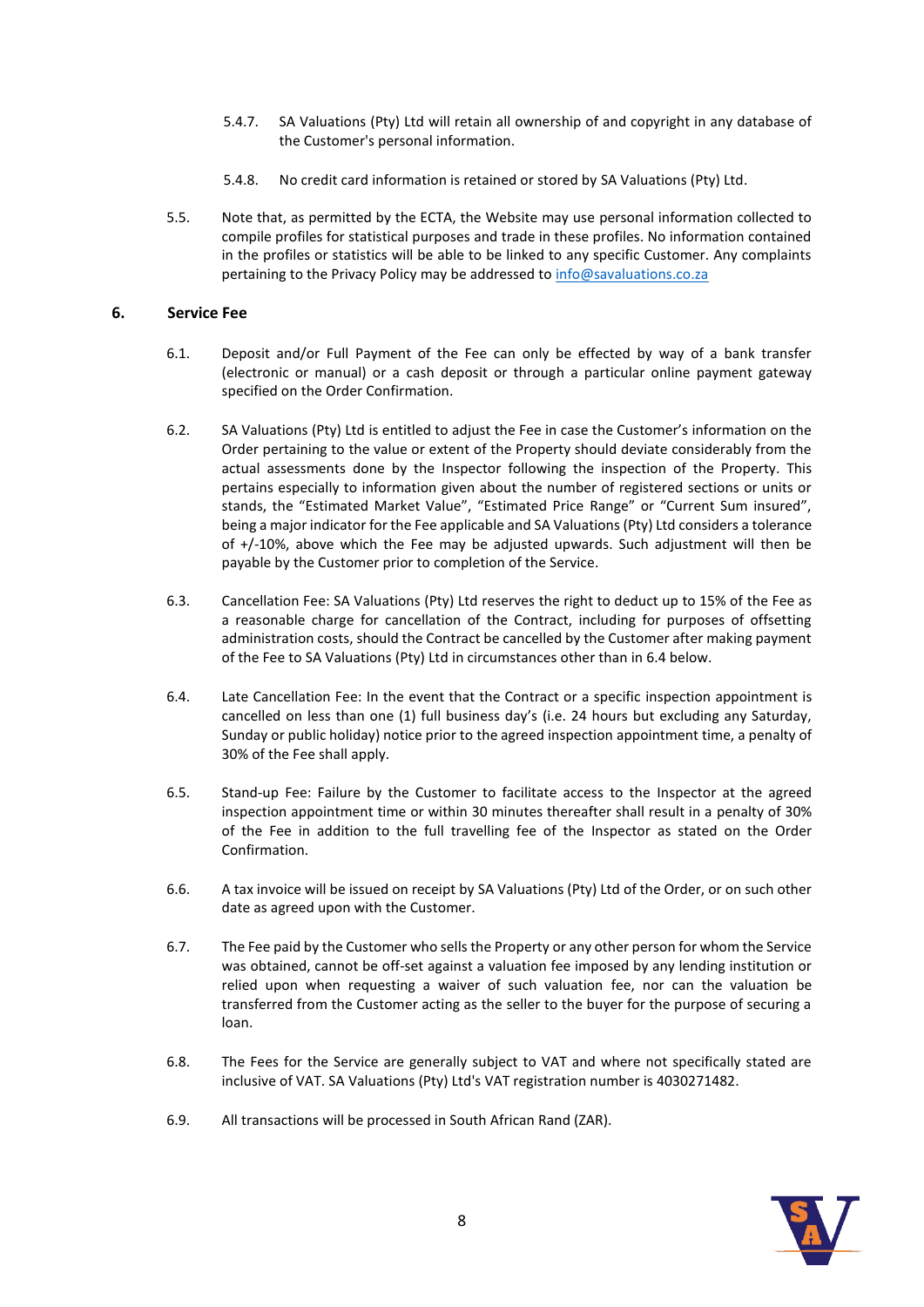# **7. Delivery of Service**

- 7.1. Upon receipt of confirmation of payment into SA Valuations (Pty) Ltd's banking account, SA Valuations (Pty) Ltd, either directly or through its service partners, shall undertake to contact the Customer within two (2) working days for an appointment for the inspection of the Customer's Property at the Customer's earliest convenience.
- 7.2. The Service shall be regarded as completed once both the Service and the tax invoice have been submitted to the Customer as electronic PDF files to the email addresses provided by the Customer on the Order. SA Valuations (Pty) Ltd shall undertake to conclude the Service within the period as stipulated in 2.4, after the physical inspection has taken place and after full payment of the service.

## **8. Cancellation**

- 8.1. The Customer is able to cancel the Contract at any stage by written notice. Because SA Valuations (Pty) Ltd provides the Service immediately after SA Valuations (Pty) Ltd has accepted the Customer's completed Order Form by means of sending the Customer the Order Confirmation, any refunds of the Fee will be strictly in terms 6.3 above.
- 8.2. SA Valuations (Pty) Ltd is entitled to cancel the Contract at any stage in terms of 4.8 and 4.15 above or where the Customer fails to pay for the Fees after receiving the Order Confirmation.

## **9. General**

- 9.1. All reports generated by SA Valuations (Pty) Ltd in the course and scope of rendering the Service remain the sole property of SA Valuations (Pty) Ltd until fully paid for.
- 9.2. The Customer understands that a valuation of the Property by a Valuer facilitated by SA Valuations (Pty) Ltd cannot be compared to an opinion offered or a valuation done by any person who is not a qualified professional valuer.
- 9.3. SA Valuations (Pty) Ltd shall not be responsible for any delays in performing, or for the failure to perform, any of its obligations if the delay or failure was due to any cause beyond SA Valuations (Pty) Ltd's reasonable control.
- 9.4. These terms of service supersede any prior agreement (oral or in writing) between SA Valuations (Pty) Ltd and the Customer and contain the whole agreement between them. The Customer acknowledges that he has not relied upon any oral or written representations made by SA Valuations (Pty) Ltd or its employees or agents which are not contained herein or otherwise reduced to writing and signed by SA Valuations (Pty) Ltd.
- 9.5. These terms and conditions shall be exclusively governed by and construed in accordance with the laws of the Republic of South Africa. The Customer hereby consents to the jurisdiction of the Gauteng High Court in respect of any disputes arising in connection with these terms.
- 9.6. Any references to mortgages or other financial matters made on the Website are made for purely generic information purposes only and any reference made is not a statement of financial advice or any indication of suitability for the Customer's individual circumstances. SA Valuations (Pty) Ltd is not registered with any financial authority or any other financial or insurance service regulatory body and is therefore unable to give any kind of advice in financial matters. The Customer is strongly encouraged to seek financial and/or mortgage advice before entering into any mortgage or other financial arrangement.

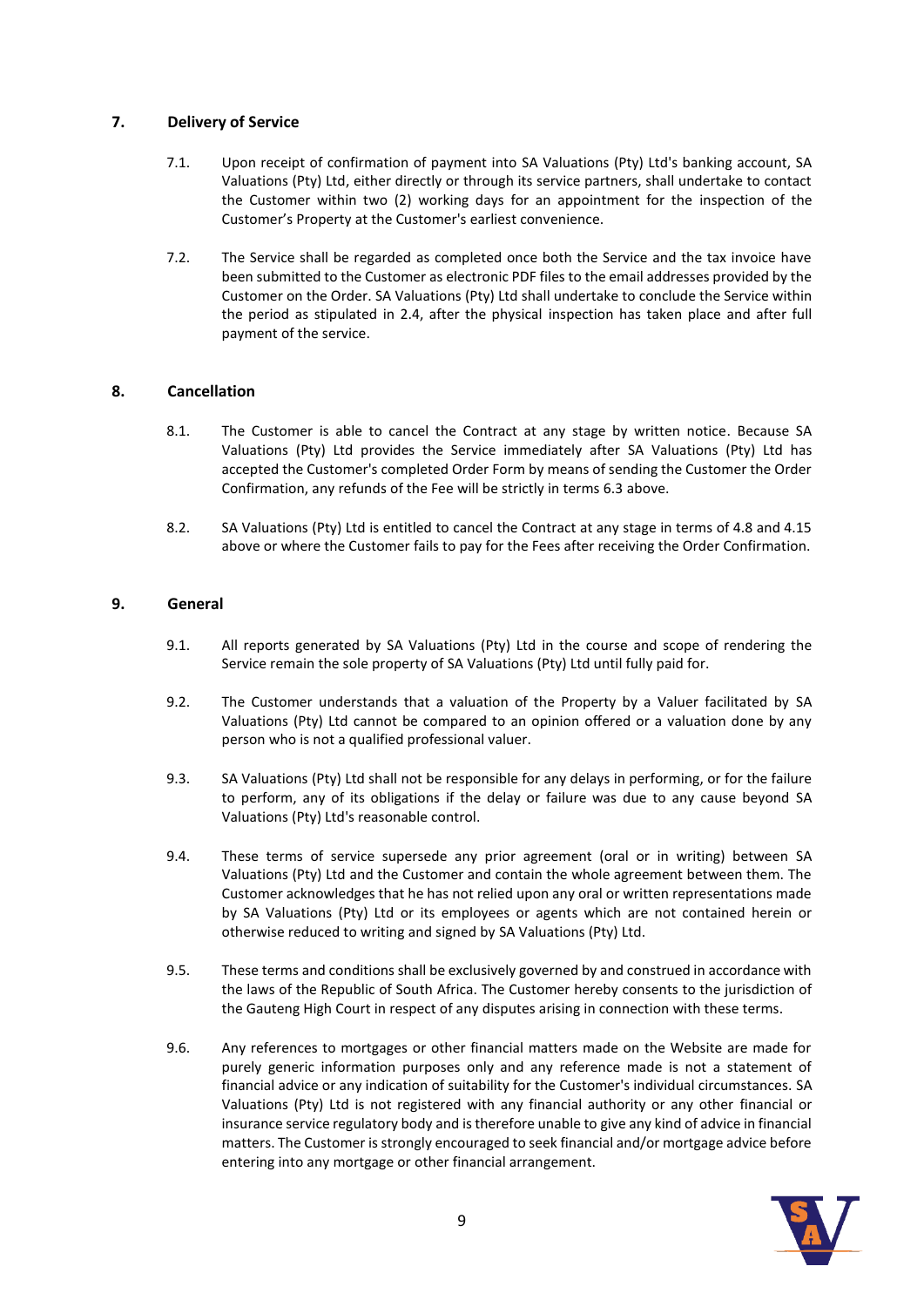- 9.7. With regard to any mortgage or insurance scenarios which may be furnished to the Customer as part of offering the Service, these are displayed for factual information purposes only and do not convey any type of financial advice.
- 9.8. SA Valuations (Pty) Ltd reserves the right to change these terms of service at any stage without notice by posting the changes on the Website and it shall be the Customer's responsibility to acquaint himself with the terms of service before each instance of utilising the Services from SA Valuations (Pty) Ltd. The Customer can print out a copy of the terms and conditions applicable from time to time from the Website.
- 9.9. All provisions of these terms and conditions are, notwithstanding the manner in which they have been grouped together or linked grammatically, severable from each other. Any provision of these terms and conditions which is or becomes unenforceable in any jurisdiction, whether due to voidness, invalidity, illegality, unlawfulness or for any reason whatsoever, shall, in such jurisdiction only and only to the extent that it is so unenforceable, be deemed to be severable from the remainder of these terms and conditions to the minimum extent necessary so that these terms and conditions shall otherwise remain in full force and effect and fully enforceable.
- 9.10. In the interpretation of these terms and conditions:
	- 9.10.1. paragraph headings are for convenience only and shall not be taken into account in the interpretation hereof;
	- 9.10.2. words importing a particular gender shall be deemed to include the other genders, words importing natural persons shall be deemed to include juristic bodies and associations of persons, and words importing the singular shall be deemed to include the plural, and vice versa.
	- 9.10.3. the rule of construction that contracts shall be interpreted against the party responsible for the drafting or preparation of the contract shall not apply.
	- 9.10.4. any document or information referred to in these conditions and capable of being accessed by way of an internet address, shall be deemed to be incorporated in these conditions in accordance with the provisions of the ECTA.
	- 9.10.5. In the event that the Customer is a juristic person, the Customer warrants that its net asset value or annual turnover exceeds R 2 000 000 in which case the provision of the CPA, including clause 2.6 above, will not apply to the Customer.

# **10. Copyright Notice**

10.1. SA Valuations (Pty) Ltd retains the copyright and all intellectual property rights in and to the Website, including all current and future content that is displayed on the Website, the software on which the Website operates and reporting formats produced by SA Valuations (Pty) Ltd's proprietary software. This includes but is not limited to all material which is defined to include trademarks, trade names, logos, documents, texts, information, data, software, drawings, images, icons, logos, photographs, video and audio clips. SA Valuations (Pty) Ltd also asserts the copyright against third parties in this regard.

#### **11. Third Party Links on Website**

11.1. SA Valuations (Pty) Ltd may display on the Website links to other websites operated by third parties. Any such link is not a statement of recommendation of any of the goods and services available or being marketed on the said linked websites or due to any other links on the SA Valuations (Pty) Ltd site. SA Valuations (Pty) Ltd does not take any responsibility or liability for the accuracy, adequacy and completeness of the information on such linked websites.